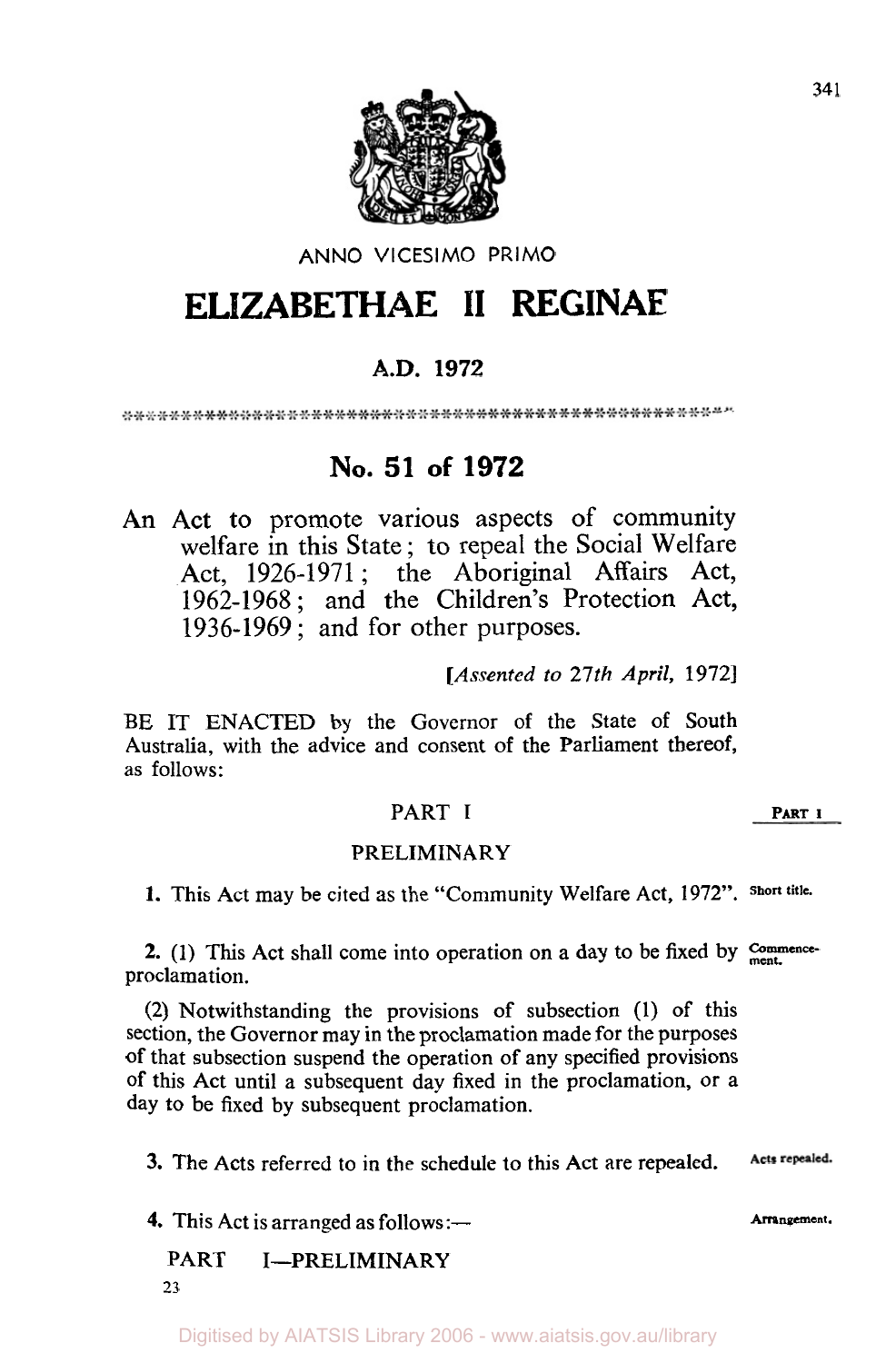**PART I** 

PART II-THE PROMOTION OF COMMUNITY WELFARE-

DIVISION I-OBJECTIVES

DIVISION II-THE MINISTER AND DEPARTMENT

- DIVISION 111-COMMUNITY WELFARE ADVISORY COMMITTEES
- DIVISION IV-COMMUNITY AIDES
- DIVISION V-EDUCATION AND TRAINING IN RELATION TO COMMUNITY WELFARE
- WELFARE DIVISION VI-RESEARCH INTO MATTERS OF COMMUNITY

PART III-THE PROVISION OF COMMUNITY WELFARE SERVICES-

DIVISION I-COMMUNITY WELFARE **CENTRES** AND CON-SULTATIVE COUNCILS

DIVISION 11-ASSISTANCE TO FAMILIES AND PERSONS IN NEED

DIVISION III-COMMUNITY GRANTS SCHEME

#### PART IV-FAMILY CARE-

DIVISION I-FAMILY CARE SERVICES

DIVISION II-THE CARE OF CHILDREN-

*Subdivision 1—Reception of a child into the Care and Control of the Minister* 

- *Subdivision 2-Provisions relating to children under the care and control of the Minister*
- *Subdivision 3-Foster Care*

*Subdivision 4-Establishment of Homes, Assessment Centres and Youth Project Centres* 

*Subdivision 5-Licensed Children's Homes* 

*Subdivision 6-Child Care Centres* 

*Subdivision 7-Protection of Children* 

*Subdivision 8-Miscellaneous* 

#### PART V-SPECIAL PROVISIONS RELATING TO ABORIGINAL AFFAIRS

#### PART VI-MAINTENANCE OBLIGATIONS

DIVISION I-THE MAINTENANCE **OF** PERSONS IN NEED *Subdivision* **1** *-Orders Generally Subdivision 2-Orders, etc., in Affiliation* **Cases**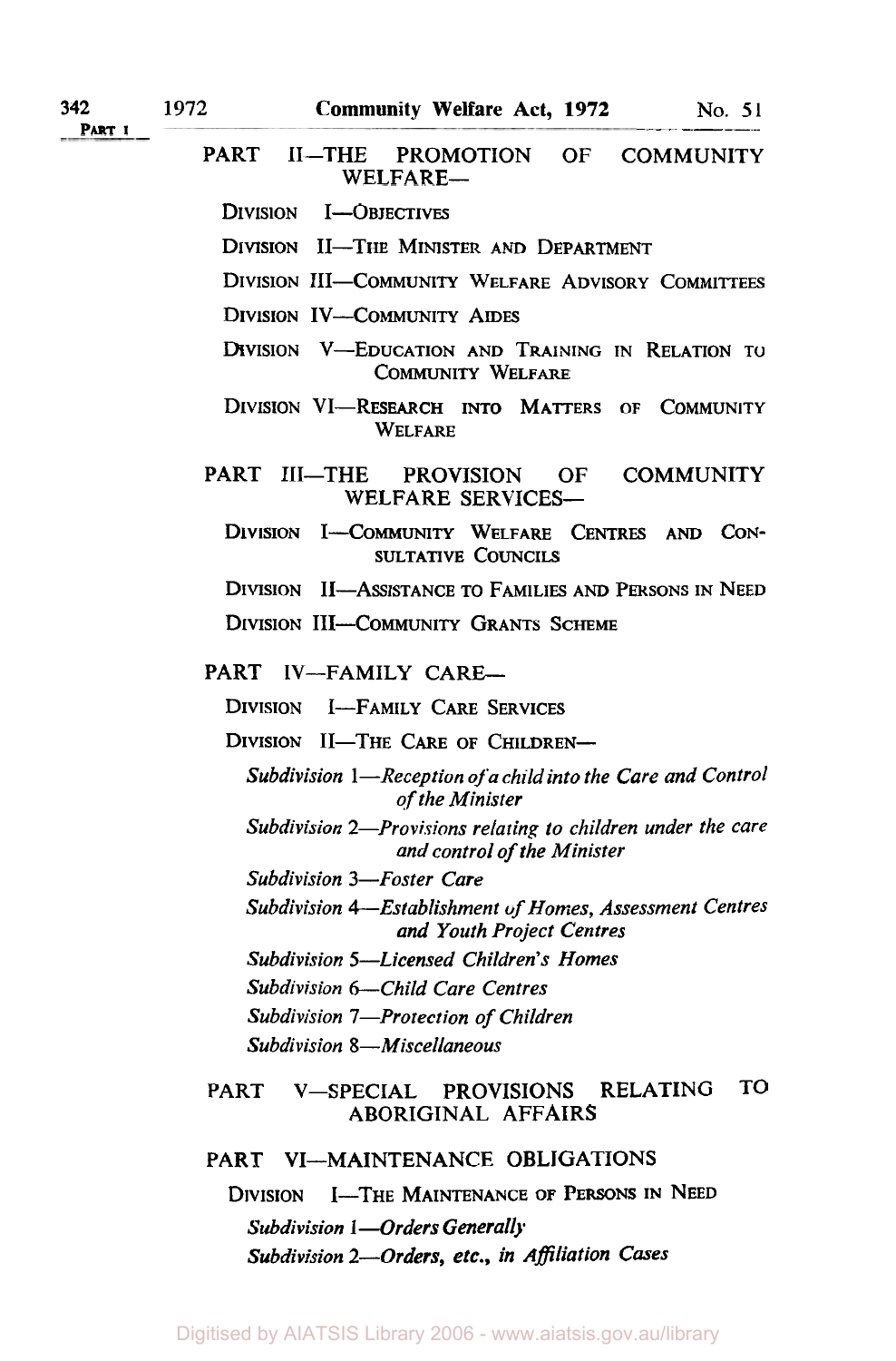**PART I** 

*Subdivision 3 -Orders for Payment of Medical and Hospital Expenses in connection with lawful termination of pregnancy.* 

**DIVISION 11-THE SUMMARY PROTECTION OF MARRIED WOMEN** 

**SUMMARY JURISDICTION DIVISION 111-JURISDICTION AND POWERS OF COURTS OF** 

**MENT AND DURATION OF ORDERS AND TO EVIDENTIARY MATTERS DIVISION IV-PROVISIONS RELATING TO THE COMMENCE-**

*Subdivision I-Commencement and Duration of Orders Subdivision 2-Evidentiary Pro visions* 

**DIVISION V-PROVISIONS RELATING TO THE DISCHARGE, SUSPENSION, VARIATION AND REVIVAL OF ORDERS** 

**DIVISION VI-PROCEDURAL** 

**DIVISION VII-ENFORCEMENT OF ORDERS AND SUPPLEMENTARY PROVISIONS** 

*Subdivision* **1** *--Attachment of Property, Caveats, Warrants, Disobedience of Orders, Etc.* 

*Subdivision 2-Attachment of Earnings* 

*Subdivision 3-General* 

**DIVISION VIII-RECIPROCAL ENFORCEMENT OF ORDERS** *Subdivision I --Interpretation and Administration Subdivision 2-Interstate Maintenance Subdivision 3-0verseas Maintenance Subdivision 4-General* 

PART VII-PROVISIONS OF GENERAL APPLICATION.

Digitised by AIATSIS Library 2006 - www.aiatsis.gov.au/library

*Subdivision 4-Orders for Funeral, Medical and other Expenses* 

**<sup>5.</sup>** (1) The Minister is the successor to the Minister administering **Transitional**  the repealed Social Welfare Act and the repealed Aboriginal Affairs Act, and any rights that were at law or in equity vested in, or enforceable by or against, that Minister immediately before the commencement of this Act under, or as a result of action taken under, the repealed Social Welfare Act or the repealed Aboriginal Affairs Act shall be vested in, or enforceable by or against, the Minister.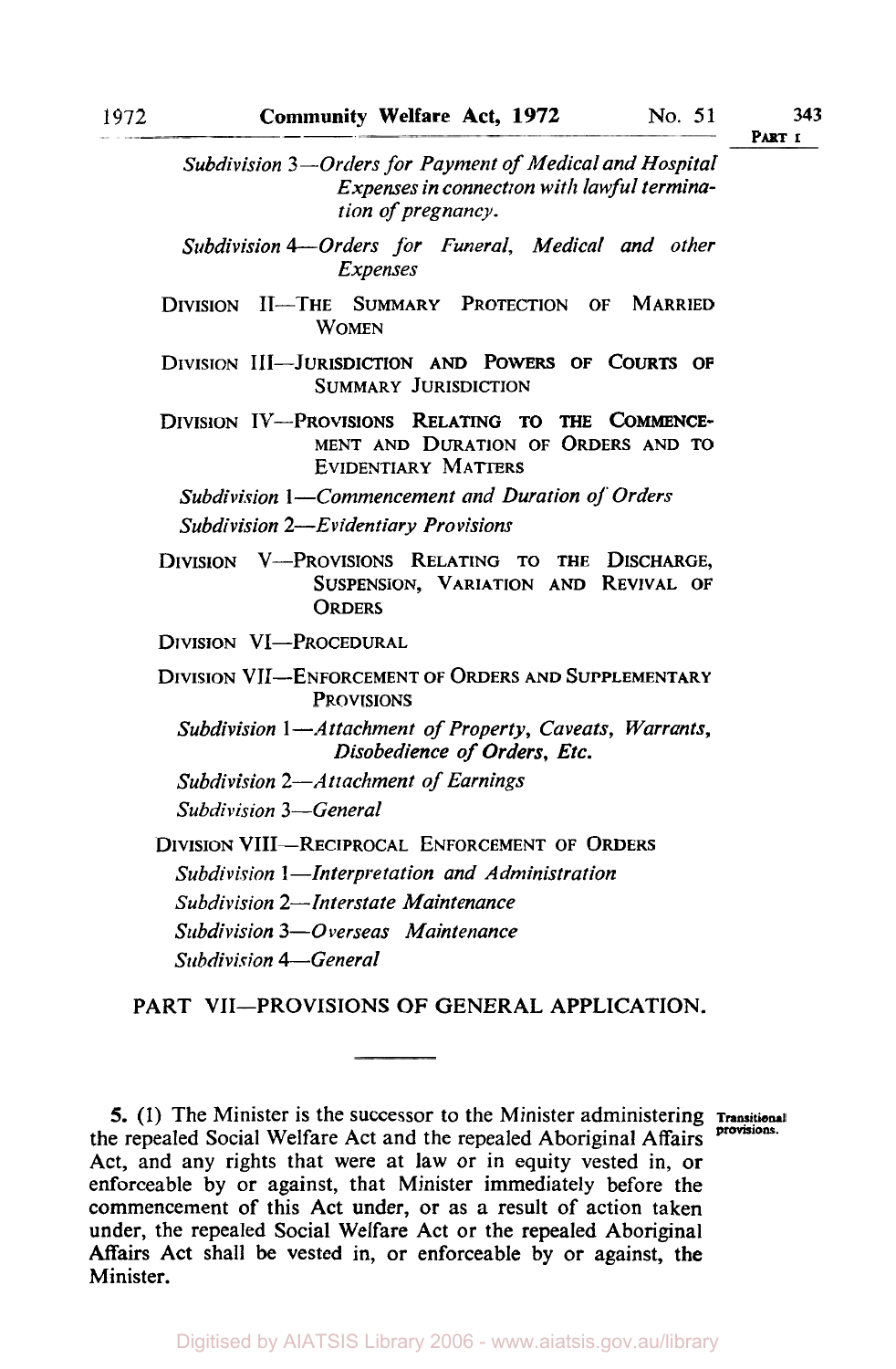(2) Any decision, order or adjudication of a court made, or having effect, under the provisions of any of the repealed Acts, shall be deemed to be a decision, order or adjudication made pursuant to, or having effect under, this Act in all respects as if this Act had been in force when the decision, order or adjudication was made.

**(3)** Any proceeding under, or act done in pursuance of, any of the repealed Acts in connection with the enforcement of an order or adjudication (whether made pursuant to the law of this State, any other State or Territory of the Commonwealth, or any other country) shall be valid and effective in all respects as if this Act had been in force when the proceeding or act was taken or done, and it had then been taken or done in pursuance of this Act.

**(4)** Any legal proceedings commenced under any of the repealed Acts shall be deemed to be proceedings commenced under the corresponding provisions of this Act, and may, subject to this Act, be dealt with and disposed of, accordingly.

(5) Any application made to the Minister administering the repealed Social Welfare Act, and the repealed Aboriginal Affairs Act, the Department constituted under the repealed Social Welfare Act. or any officer of that Department, and not finally disposed of at the commencement of this Act, shall be deemed to be an application to the Minister of Community Welfare, the Department for Community Welfare, or any officer of that Department, as the case may require, and may be dealt with and disposed of in accordance with the provisions of this Act.

*(6)* A person who was, immediately before the commencement of this Act, a State child, within the meaning of the repealed Social Welfare Act shall be deemed to be a child under the care and control of the Minister in all respects as if the decision, order or adjudication by virtue of which the child became a State child were a decision, order or adjudication placing the child under the care and control of the Minister, and any such child shall be dealt with accordingly pursuant to the provisions of this Act.

(7) Any home established or set apart by proclamation under the repealed Social Welfare Act shall be deemed to be a home established by the Minister pursuant to the provisions of this Act.

(8) The proprietor of a children's home in respect of which a licence was in force under the repealed Social Welfare Act immediately before the commencement of this Act shall, for the unexpired portion of the term of the licence, be deemed to be the holder of **a**  licence under this Act in respect of the children's home.

**(9)** A person licensed as a foster-parent under the repealed Social Welfare Act immediately before the commencement of this Act. shall. for the unexpired portion of the term of the licence. be deemed to be a foster-parent approved under the provisions of this Act.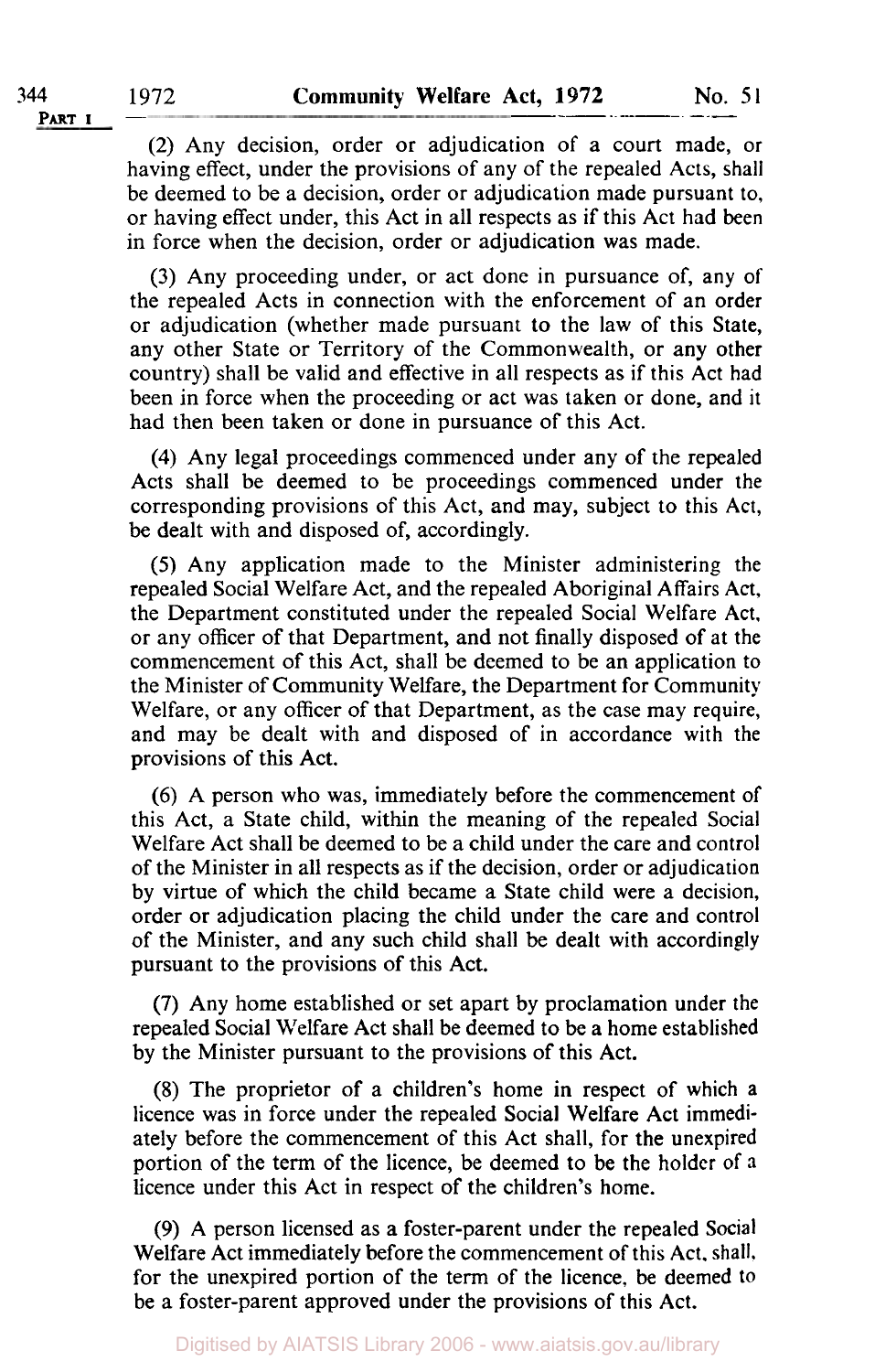**PART I** 

(10) Any authority or permit issued, given or made under the repealed Social Welfare Act, or the repealed Aboriginal Affairs Act and in force immediately before the commencement of this Act shall be deemed to be an authority or permit under the provisions of this Act.

(1 1) Any lands declared pursuant to the repealed Aboriginal Affairs Act to be reserved for Aborigines shall be deemed to be an Aboriginal reserve under the provisions of this Act.

(12) Any agreement or arrangement made pursuant to the repealed Social Welfare Act, or the repealed Aboriginal Affairs Act, and in force immediately before the commencement of this Act, shall, subject to this Act, remain effective under the provisions of this Act.

(13) Except as otherwise provided in this Act, any officer of the Department constituted under the repealed Social Welfare Act, or the Department constituted under the repealed Aboriginal Affairs Act, who was in office immediately before the commencement of this Act, shall, subject to this Act, and the Public Service Act, 1967, as amended, be deemed to have been appointed to a corresponding office in the Department for Community Welfare established under this Act.

**(14)** Any reference in any contract, instrument, document, proclamation, regulation, rule or by-law, to any of the repealed Acts or to a provision of any of those Acts shall, unless the contrary intention appears, be deemed to be a reference to this Act, or the corresponding provision (if any) of this Act.

(15) Subject to this Act, the provisions of the Acts Interpretation Act, 1915, as amended, shall apply in respect of the repeals effected by this Act.

- **6.** (1) In this Act, unless the contrary intention appears— **Interpretation.** 
	-
	- "Aboriginal" means a person who is wholly or partly descended from those who inhabitated Australia prior to European colonization :
	- "Aboriginal reserve" means an area declared to be an Aboriginal reserve pursuant to the provisions of this Act :

"adopted child" means a child-

- *(a)* adopted in accordance with the law of this State, or the law of another State or of a Territory *of* the Commonwealth ;
- or
- *(b)* adopted in accordance with the law of any other country or State if the adoption is recognized under the law of this State as being effective in this State,

and "adoptive parent" has **a** correlative meaning :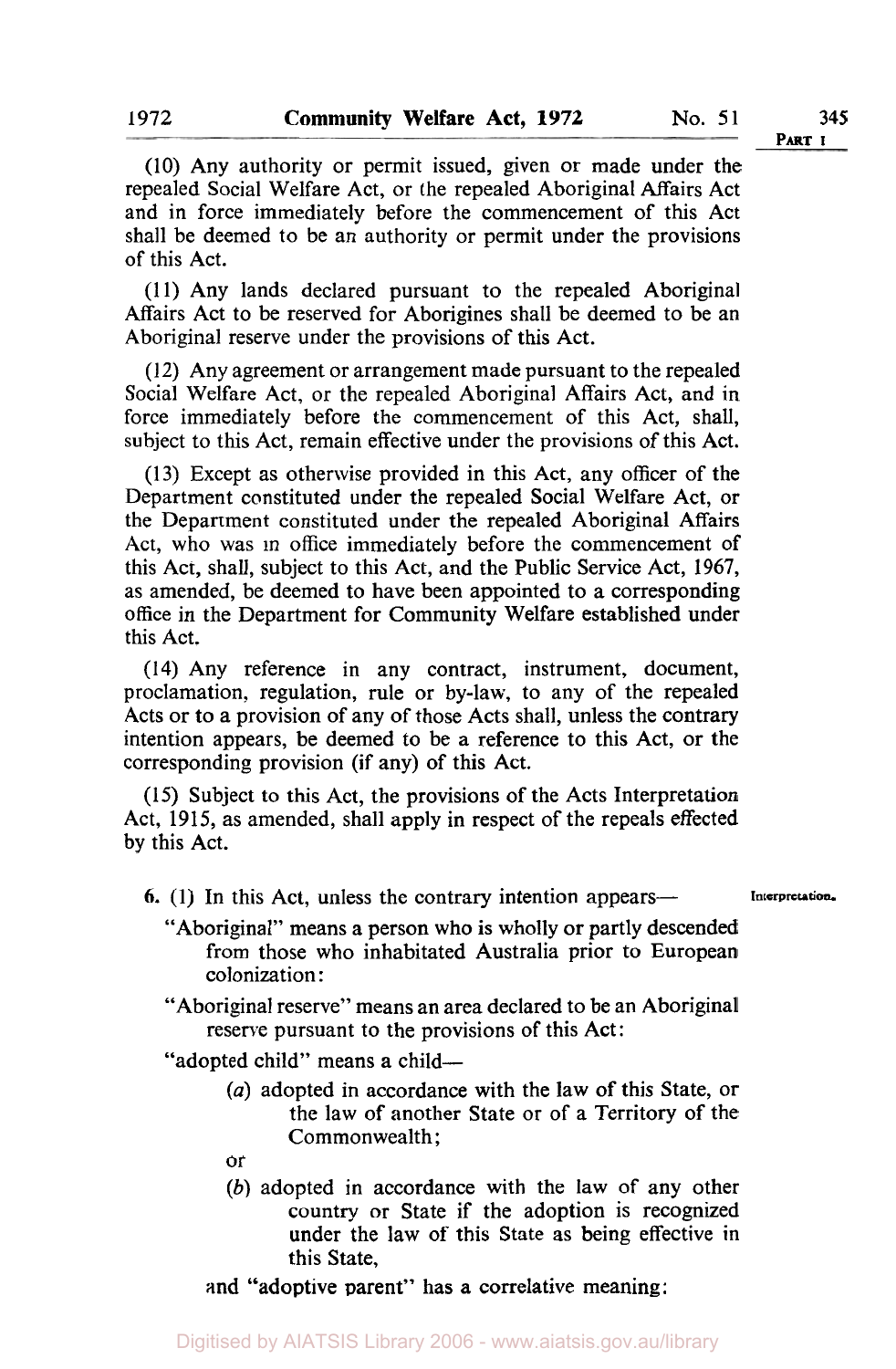- "affiliation case" means proceedings against the alleged father **of** an illegitimate child for assistance, maintenance, or preliminary expenses :
	- "assessment centre" means a centre established under this Act for the examination of children, the evaluation of their personal circumstances and social background and the assessment of the most appropriate treatment or rehabilitative correction or education for each child:
	- "child" means **a** person who has not attained the age of eighteen years and includes any person above that age who is under the care and control of the Minister:
	- "child care centre" means any premises or place in which children under the age of six years are cared for apart from their parents or relatives :
	- "child under the care and control of the Minister" means a child placed under, or received into, the care and control of the Minister pursuant to this Act, the Juvenile Courts Act, or any other Act and includes a child remanded **in**  custody pursuant to the provisions of the Juvenile Courts Act:
	- "children's home" means any premises or place in which more than five children under the age of fifteen years are maintained and cared for apart from their parents and near relatives :
	- "complainant" means a person by, or on whose behalf, or for whose benefit, a complaint is laid under this Act:
	- "Department" means the Department for Community Welfare :
	- "Deputy Director-General'' means the person for the time being holding, or acting in, the office of Deputy Director-General of Community Welfare under this Act:
	- "Director-General" means the person for the time being holding or acting in, the office of Director-General of Community Welfare under this Act:
	- foster-parent" means a person, not being a near relative of a " child or a person to whom the custody or guardianship of **a** child has been committed by order of a court, who has received the child into his custody or charge for the purpose of maintaining and caring for the child, but does not include the licensee of a licensed children's home, or child care centre:
	- "guardian" means a parent of a child or any person having the immediate custody or control **of** a child;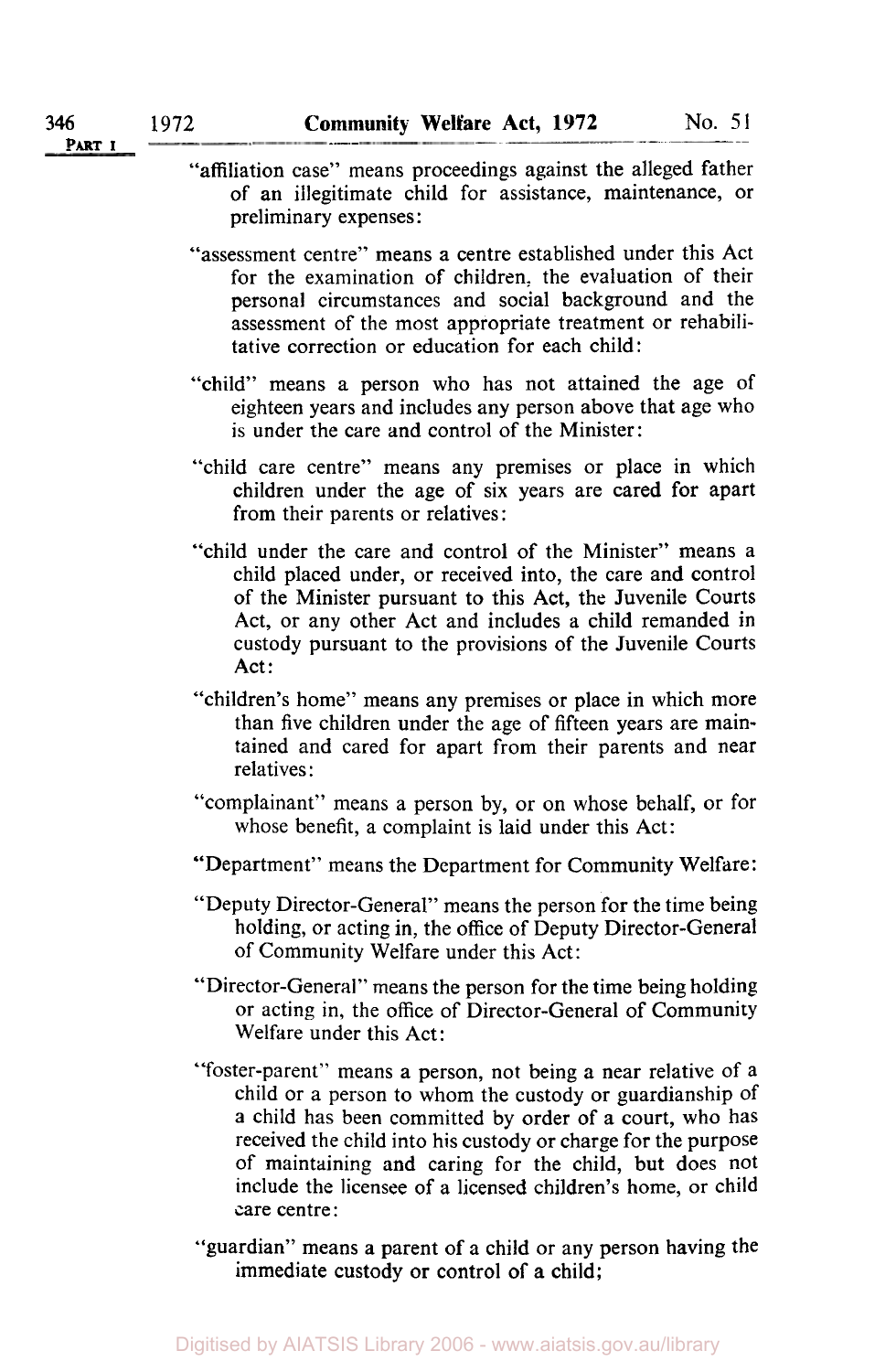- ''juvenile court" means any court exercising jurisdiction pursuant to the Juvenile Courts Act:
- "Juvenile Courts Act" means the Juvenile Courts Act, **1971,** as amended from time to time:
- "maintenance" includes the cost of clothing, support, training and education :
- "maintenance order" means an order of a court (made before or after the commencement of this Act either in this State or elsewhere) whereby a person is ordered to pay money in a lump sum or by instalment or periodic payment for or towards the maintenance of another person, **or** by way of recoupment of moneys expended in, or provided for, the maintenance of another person and includes any order for the payment of money under Part **VI** of this Act:

"Minister" means the Minister of Community Welfare :

"near relative", in relation to a legitimate child, means the father, mother, step-father or step-mother of the child; and in relation to an illegitimate child means the mother, father, or husband of the mother of the child; and in relation to a person who is not a child, means the husband, wife, father, mother, or children of that person:

"neglected child" means a child who-

- *(a)* is under the guardianship of any person whom the court considers unfit to have the guardianship of the child;
- *(b)* has apparently no sufficient means of support, and whose guardians or near relatives are unable or unwilling to maintain him or are dead or unknown or cannot be found or are not in the State or are detained in a prison or home;
- or
- **(c)** has no guardian, or is not cared for or maintained adequately, or is ill-treated by his guardian and in need of care :

"parent" includes an adoptive parent:

"preliminary expenses" in respect of the confinement **of a**  woman, means the expenses of the maintenance of the woman during the period of three months immediately preceding the confinement, the reasonable medical, surgical, hospital and nursing expenses attendant upon the **confine-**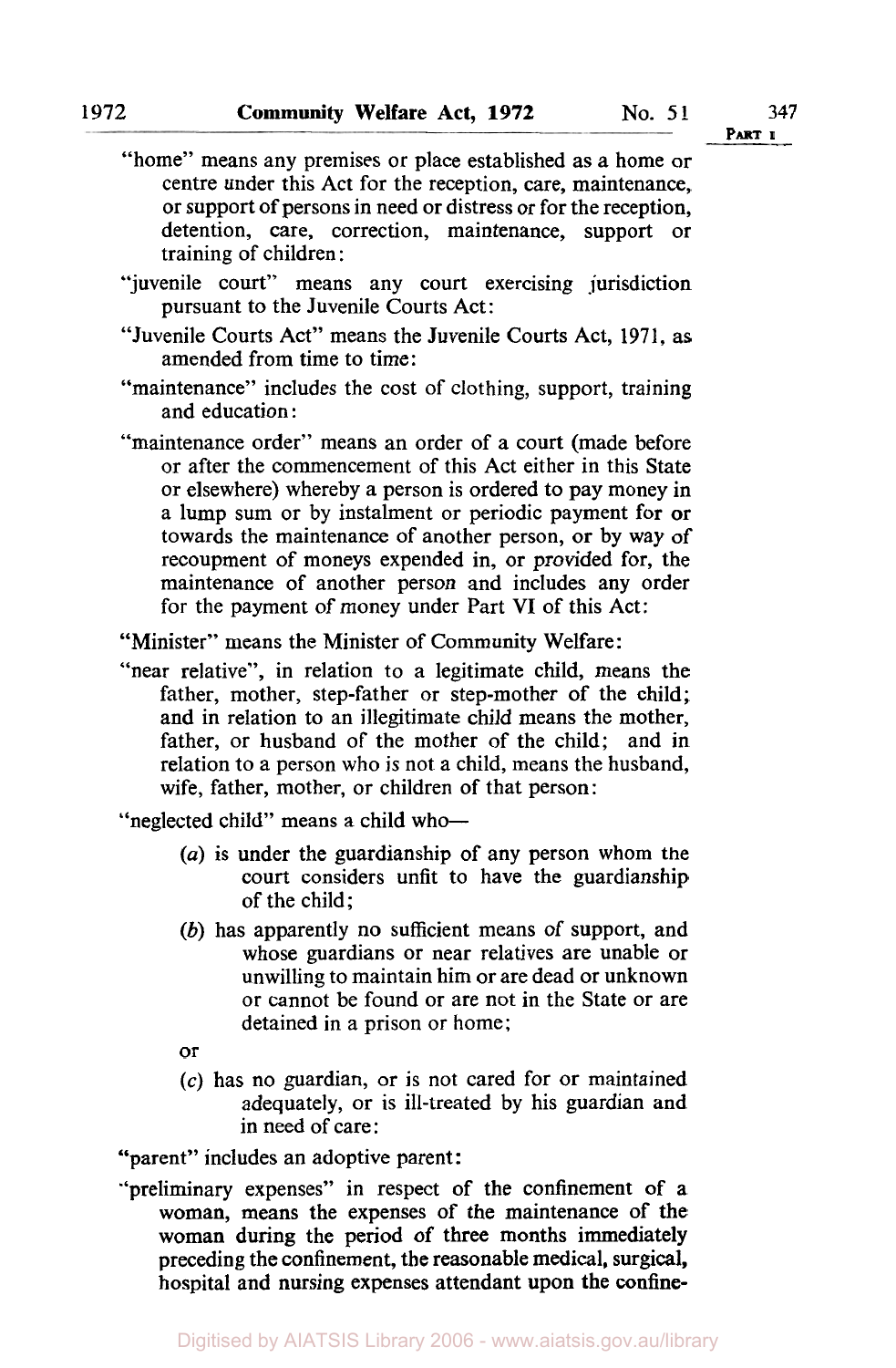ment, and the expense of the maintenance of the woman and the child or children born to the woman for three months after the birth of the child or children:

"relative", in relation to a legitimate child, means the father, mother, stepfather, stepmother, brother, sister, uncle, aunt, grandfather or grandmother of the child; and in relation to an illegitimate child, means the mother, father, husband of the mother, brother, sister, uncle or aunt, of the child; and in relation to a person who is not a child, means the husband, wife, father, grandfather, mother, grandmother, child or grandchild of that person :

- "review board" means a board established by the Director-General pursuant to Part **IV** of this Act:
- "the repealed Aboriginal Affairs Act" means the Aboriginal Affairs Act, 1962-1968, repealed by this Act:
- "the repealed Acts" means the Aboriginal Affairs Act, 1962- 1968, the Children's Protection Act, 1936-1969, and the Social Welfare Act, 1926-1971, repealed by this Act:
- "the repealed Social Welfare Act" means the Social Welfare Act, 1926-1971, repealed by this Act:
- "uncontrolled child" means a child-
	- *(a)* whose parents or guardians appear to be unable Or unwilling to exercise adequate supervision and control of the child;

and

*(b)* who is in need of care and control:

"woman" means any female person:

"youth project centre" means a non-residential centre established by the Minister under Part **IV** of this Act for the treatment and training of children.

**(2) For** the purposes of this Act, where a marriage exists between a man and a woman, whether the marriage is monogamous or polygamous, the man and woman shall, if the marriage **is** lawful and valid in the place in which it was solemnized, be regarded as husband and wife.

(3) The relationship of parent and child shall, for the purposes of this Act, be deemed to exist between a child and any person who **is,**  or has been, a party to a marriage, if the child is a natural or adopted child of either party to the marriage and the child shall be deemed to be a child of any family of which any such person is for the time being a member.

**(4)** Any references in this Act to an order shall be read and construed, where the order has been varied under this Act or any other Act, by a subsequent order having effect in this State, as a reference to the order **as** so varied.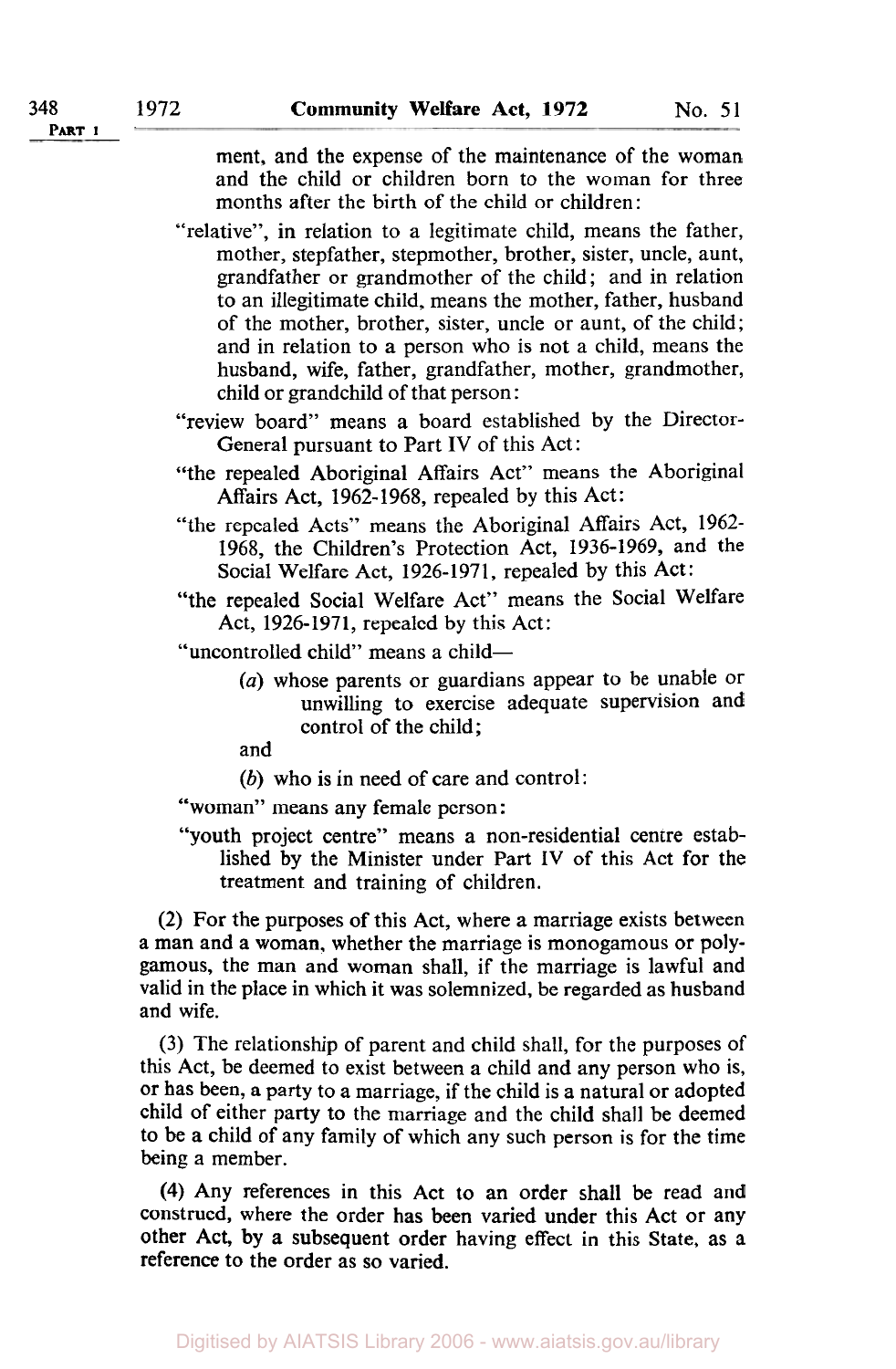## PART II PART U

# THE PROMOTION OF COMMUNITY WELFARE **DIVISION I--OBJECTIVES DIVISION I**

**7.** Without limiting in any way the operation of this Act, it is **Objectives of the Minister and**  declared that the objectives of the Minister and the Department, in Department. the administration of this Act, include the following-

- *(a)* to promote the well-being of the community by assisting individuals, families and sections of the community to overcome social problems with which they are confronted and to promote the effective use of human resources and the full realization of human potentialities ;
- *(b)* to promote the welfare of the family as the basis of community welfare, to reduce the incidence of disruption of family relationships and to mitigate the effects of such disruption where it occurs;
- **(c)** to assist voluntary agencies engaged in the provision of services designed to promote the well-being of the community ;
- *(d)* to collaborate with other departments of Government whose activities directly affect the health or well-being of the community;
- *(e)* to establish, promote and co-ordinate services and facilities within the community designed to advance the well-being of children and young persons;
- *(f)* to collaborate with agencies engaged in the provision of assistance to those in need or distress and to promote rationalization and co-ordination of the assistance provided for those persons;
- $p(x)$  to promote research into problems of community welfare and to promote education and training in matters **of**  community welfare:
- $(h)$  to promote generally an interest in community welfare.

DIVISION II-THE MINISTER **AND THE DEPARTMENT DIVISION II** 

**8.** (1) The Minister of Community Welfare and his successors in **Incorporation** of the Minister. office shall be a corporation sole.

(2) The Minister shall, in his corporate name, be capable of suing and being sued and of acquiring, holding and disposing of real and personal property of any kind and no limitation or deficiency of legal competence or capacity shall be imputed to the Minister.

(3) In any legal proceedings, where a document purports to bear the signature or the common seal of the Minister, the document shall. **in** the absence of evidence to the contrary, be deemed to have been **duly** executed by the Minister.